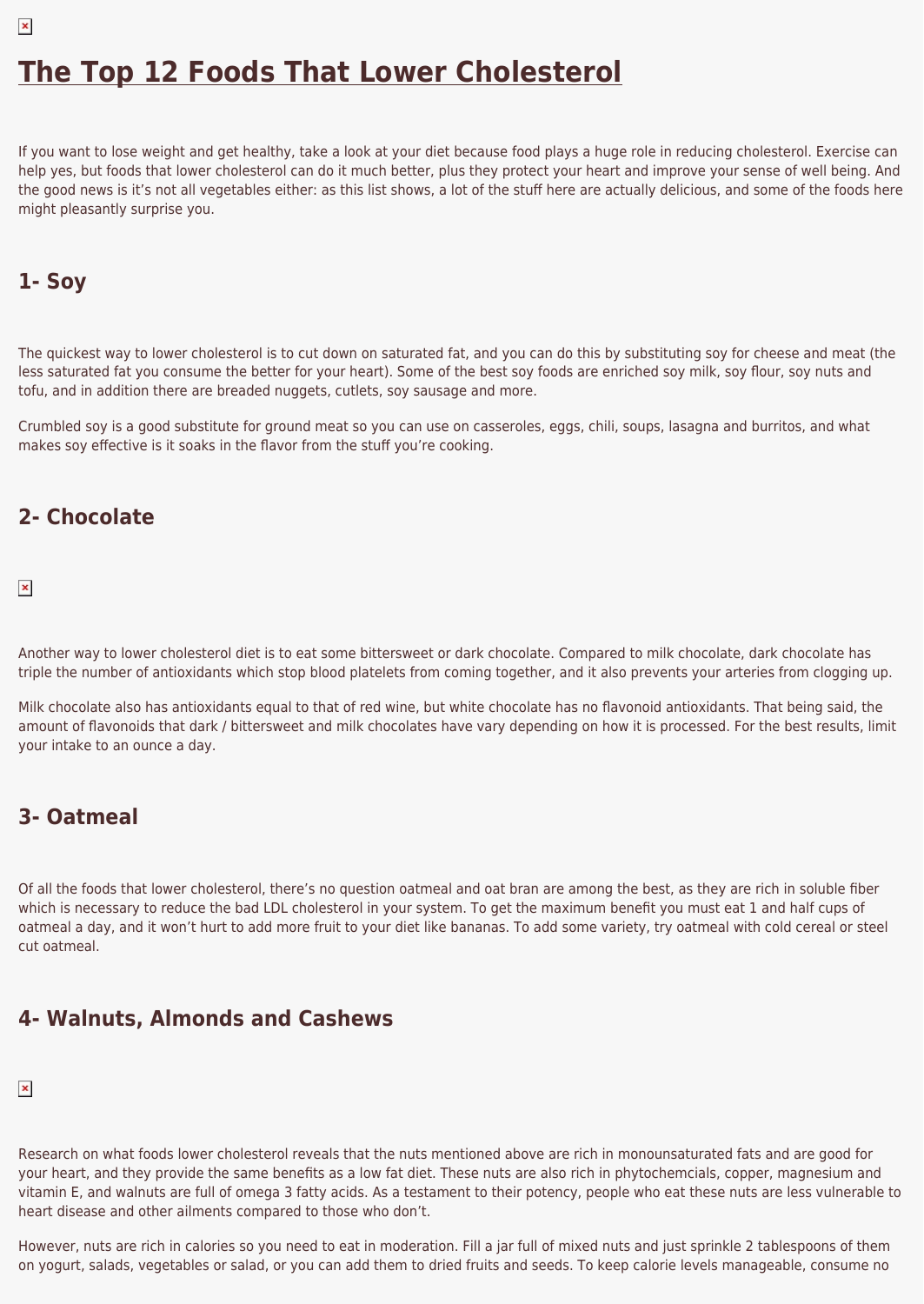more than 2 tablespoons five days in a week.

### **5- Tea**

 $\pmb{\times}$ 

Anytime you look up foods to help lower cholesterol on the web, and tea will definitely pop up. Whether it's iced or hot tea, it doesn't matter because you're still going to get a dose of healthy antioxidants. Based on studies, the reason why tea is so effective is it relaxes the blood vessels and prevents blood from clotting. The flavonoids in tea also prevent LDL cholesterol oxidation, which is a key to keeping plaques off artery walls.

Drink at least one cup of black or green tea. Both are rich in antioxidants and actually provide you with more antioxidants than any vegetable or fruit. Contrary to what some may believe, the teas sold in supermarkets are rich in antioxidants, but homemade are usually the ones with the highest concentration.

## **6- Spinach**

If you want to know what to eat to lower cholesterol, don't forget to look up spinach, as it is rich in lutein, a yellow pigment that's found in egg yolks and dark green leafy vegetables. What makes lutein special is its muscular regeneration properties, and it helps prevent blindness.

Now health experts have learned that half a cup of lutein a day is all it takes to keep your artery walls from being infested by cholesterol, preventing the clogging that would result in heart disease. Just look for those 9 oz. spinach leaves in the supermarket that are microwave ready and you can eat the spinach as is, but if you want more flavor add some parmesan or sunflower seeds.

## **7- Garlic**

 $\pmb{\times}$ 

No list of cholesterol lowering foods will be complete without mentioning garlic. Garlic of course, has been used for centuries to flavor food and keep vampires away. It is also responsible for weight loss, protects you against infection, lowers blood pressure and prevents blood clotting. But there's more to garlic than that because researchers have determined that garlic also keeps plaque from clogging your artery by preventing cholesterol particles from attaching to the artery walls.

When you go to the supermarket, buy garlic cloves that are freshly peeled and consume them before the expiration date. You can use garlic in a variety of dishes but if you don't feel like cooking just drop them on your pizza or soup. You don't need to eat a lot of garlic either, as two to four will do.

## **8- Avocado**

### $\pmb{\times}$

Because avocado is a little high on calories, eat this in lieu of a high fat condiment or food. As per the American Heart Association, 15% of your daily calorie intake needs to come from monounsaturated fats, which is what avocado has. So if you're on an 1800 calorie a day diet, 15% is equal to 30 grams, which is the amount that a whole avocado has.